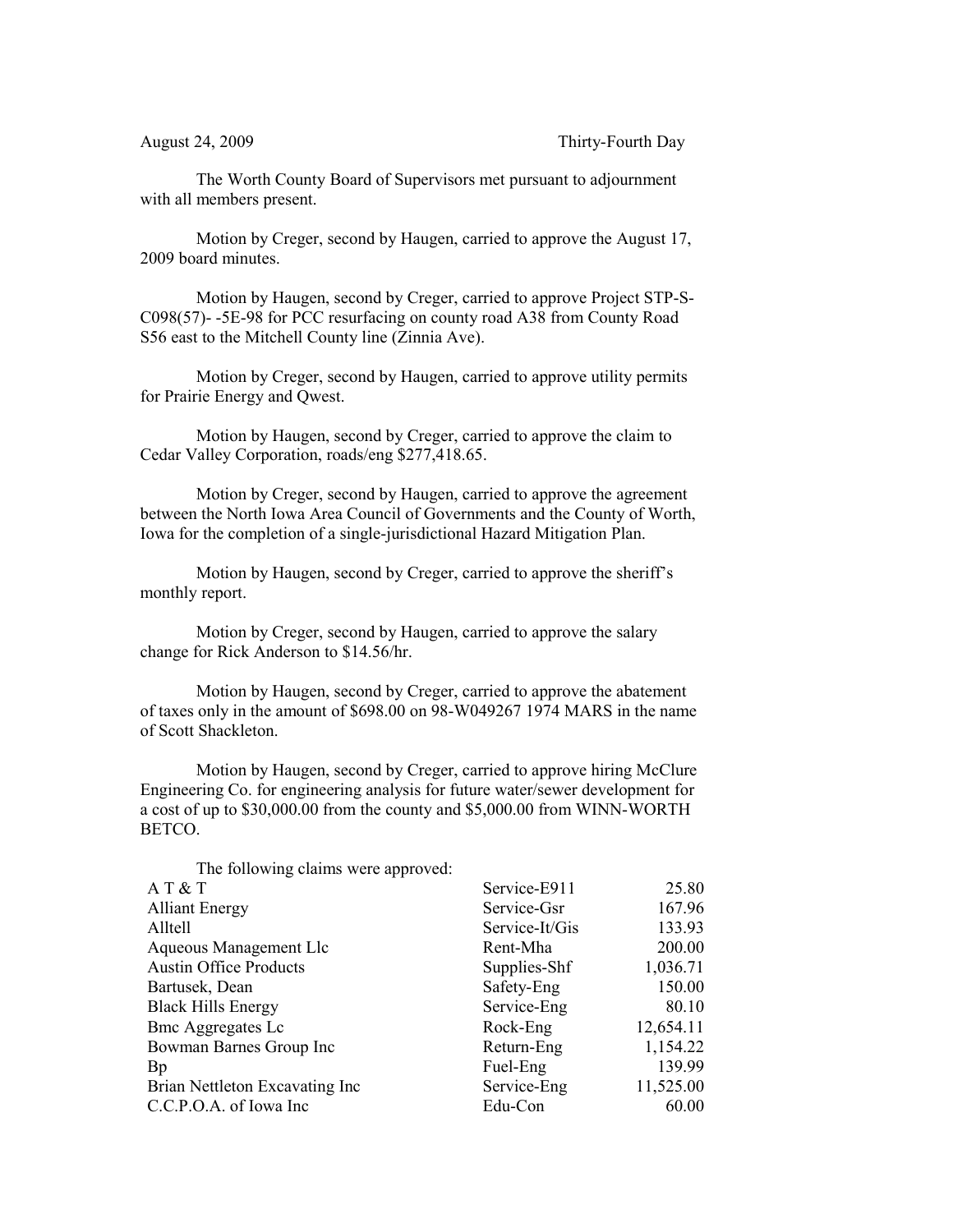| Capranos, Thomas                     | Rent-Vaf       | 200.00    |
|--------------------------------------|----------------|-----------|
| <b>Cdw Government Inc</b>            | Equip-Dap      | 10,762.41 |
| Cerro Gordo Co Sheriff               | Service-Shf    | 1,040.00  |
| City of Fertile                      | Service-Eng    | 62.40     |
| Clark, Kay                           | Edu-Aud        | 175.76    |
| Community Care Inc                   | Service-Mha    | 205.01    |
| Dave Syverson Ford Truck             | Parts-Eng      | 85.23     |
| Dell Marketing L P                   | Exp-Eng        | 3,090.46  |
| Dm & E Railroad                      | Lease-Con      | 50.00     |
| Dorsey, Kelli                        | Mileage-Nur    | 17.50     |
| <b>Ed Roehr Safety Products</b>      | Supplies-Shf   | 2,557.47  |
| Ehrich, Cherrice                     | Mileage-Mha    | 139.23    |
| <b>Fallgatter's Market</b>           | Supplies-Nur   | 1,054.04  |
| Francis Lauer Youth Services I       | Service-Juj    | 93.30     |
| Freeborn County Coop Oil             | Exp-Eng        | 252.80    |
| Galls Incorporated                   | Supplies-Shf   | 82.97     |
| <b>Grafton Fire Department</b>       | Training-Ems   | 97.50     |
| Greve Law Office                     | Rent           | 300.00    |
| Hancock County Auditor               | Mileage-Aud    | 46.57     |
| Haugen, David                        | Mileage-Sup    | 63.24     |
| Hawkeye Foodservice Dist             | Supplies-Shf   | 427.26    |
| <b>Healthworks</b>                   | Service-Shf    | 131.00    |
| Hemann Electrical Const Inc          | Service-Ema    | 780.69    |
| Hendrikson, Joy                      | Exp-Wec        | 235.72    |
| Huber Supply Co                      | Supplies-Eng   | 41.06     |
| Huebner, Cheryl                      | Mileage-Nur    | 43.05     |
| <b>Hygienic Laboratory Accts Rec</b> | Service-Con    | 11.00     |
| Hy-Vee                               | Exp-Shf        | 55.00     |
| I Wireless                           | Service-Shf    | 665.39    |
| <b>Iaccb Conference</b>              | Edu-Con        | 1,475.00  |
| Icube                                | Dues-Dap       | 200.00    |
| Isac                                 | Edu-Con        | 660.00    |
| Isac Group Health                    | Cobra Ins Prem | 2,091.00  |
| Isaca                                | Edu-Aud        | 70.00     |
| Iscta                                | Edu-Trs        | 100.00    |
| Johnson Vinyl Graphics               | Supplies-Eng   | 30.00     |
| Johnson, Hal                         | Rent           | 940.00    |
| Johnson, Teresa                      | Mileage-Nur    | 31.00     |
| Joice Fire Dept                      | Training-Ems   | 180.00    |
| Kathleen's Care Inc                  | Service-Mha    | 744.00    |
| Kenison, Elizabeth                   | Edu-Rec        | 313.24    |
| <b>Larsen Plumbing</b>               | Service-Shf    | 65.00     |
| Law Enforcement Systems Inc          | Supplies-Shf   | 304.00    |
| Lexis-Nexis                          | Service-Att    | 128.00    |
| Liberty Square                       | Service-Mha    | 1,979.66  |
| Low's Standard                       | Fuel-Asr       | 305.48    |
| Mail Services Llc                    | Service-Trs    | 244.80    |
| Manly Fire Dept                      | Training-Ems   | 870.00    |
| Manly Junction Signal                | Service-Plz    | 663.53    |
| Marshall & Swift Inc                 | Supplies-Eng   | 256.21    |
|                                      |                |           |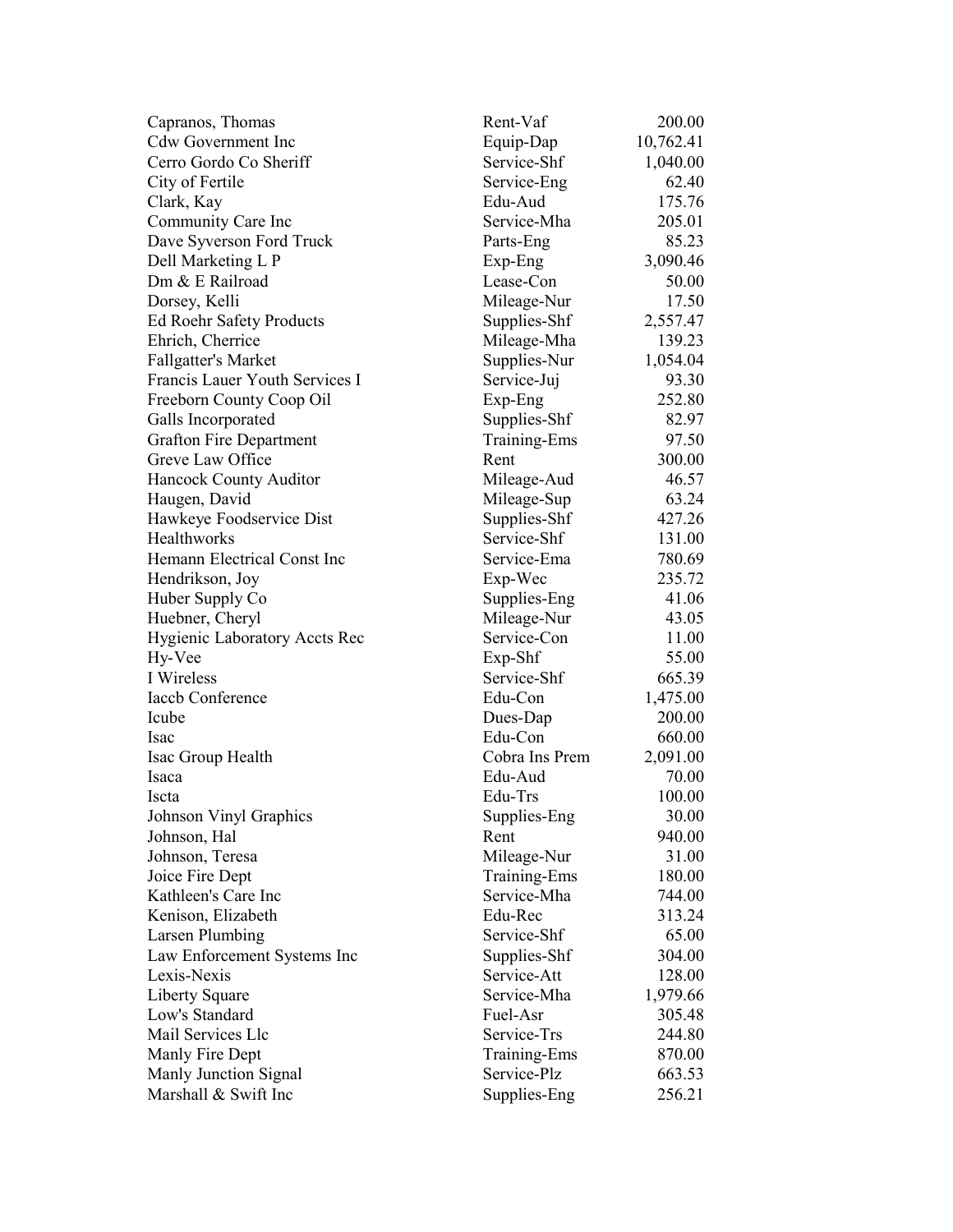| Martin Bros Dist Co. Inc            | Supplies-Gsr   | 410.57    |
|-------------------------------------|----------------|-----------|
| <b>Mason City Business Systems</b>  | Service-Phd    | 186.20    |
| May, Dennis                         | Mileage-Sup    | 66.30     |
| McKesson Medical Surgical           | Supplies-Nur   | 3,065.48  |
| <b>Medical Arts Press</b>           | Supplies-Phd   | 368.26    |
| Medline Industries Inc.             | Supplies-Nur   | 142.40    |
| Menards                             | Supplies-Ema   | 128.06    |
| Mercy Clinics                       | Service-Shf    | 65.00     |
| Mercy Medical Center-North Ia       | Service-Gsr    | 15.90     |
| Midwest Wheel Companies             | Supplies-Eng   | 62.40     |
| Mitchell Co Care Facility           | Service-Mha    | 2,328.10  |
| Mitchell County Ema                 | Mileage-Ema    | 313.65    |
| Napa Auto Parts                     | Parts-Eng      | 296.40    |
| <b>Next Generation Technologies</b> | Service-Mha    | 679.47    |
| N-K Booster                         | Exp-Shf        | 100.00    |
| North Central IA Regional Insp      | Service-Shf    | 100.00    |
| North Iowa Media Group              | Service-Sup    | 430.98    |
| North Iowa Sand & Gravel            | Repairs-Eng    | 1,000.00  |
| North Iowa Vocational               | Service-Mha    | 1,105.19  |
| Northern Iowa Therapy Pc            | Service-Nur    | 560.00    |
| Northwood Ag Products               | Supplies-Con   | 661.23    |
| Northwood Anchor                    | Service-Plz    | 657.55    |
| Northwood Fire Department           | Training-Ems   | 1,796.50  |
| Northwood Sanitation                | Service-Nur    | 80.00     |
| Northwood True Value                | Supplies-Aud   | 33.28     |
| Northwood Welding Inc               | Service-Eng    | 16.50     |
| Olsen, Laurie                       | Mileage-Aud    | 20.40     |
| <b>Opportunity Village</b>          | Service-Mha    | 514.80    |
| Paetec                              | Service-Eng    | 7.73      |
| Pritchard's of Northwood Inc        | Service-Nur    | 135.63    |
| Progressive Ag Coop                 | Supplies-Eng   | 469.06    |
| Qwest                               | Service-Eng    | 1,866.01  |
| Reindl Repair                       | Service-Shf    | 50.95     |
| <b>Reserve Account</b>              | Postage-Trs    | 1,500.00  |
| Rockmount/Nassau                    | Supplies-Eng   | 747.99    |
| Sanden, Sterling                    | Service-San    | 200.00    |
| Scott Van Keppel Llc                | Service-Eng    | 2,788.39  |
| Sirchie                             | Supplies-Shf   | 61.89     |
| <b>Staples Credit Plan</b>          | Supplies-Nur   | 218.97    |
| Swanson, Dorene K                   | Service-Cta    | 60.50     |
| The Sidwell Company                 | Service-It/Gis | 38,850.00 |
| <b>Tyler Technologies</b>           | Service-Dap    | 1,846.70  |
| Vanguard Appraisals Inc             | Service-Asr    | 7,019.00  |
| Ver Helst Snyder Drug               | Supplies-Con   | 515.13    |
| Visa                                | $Exp-Shf$      | 4,477.81  |
| Walser, Barbara J                   | Mileage-Aud    | 28.56     |
| Waste Management                    | Service-Sdp    | 1,893.99  |
| Waste Management-Central Landf      | Service-Sdp    | 570.00    |
| Webster Co Auditor                  | Rent-Cta       | 80.02     |
| Williams & Associates               | Service-Mha    | 325.00    |